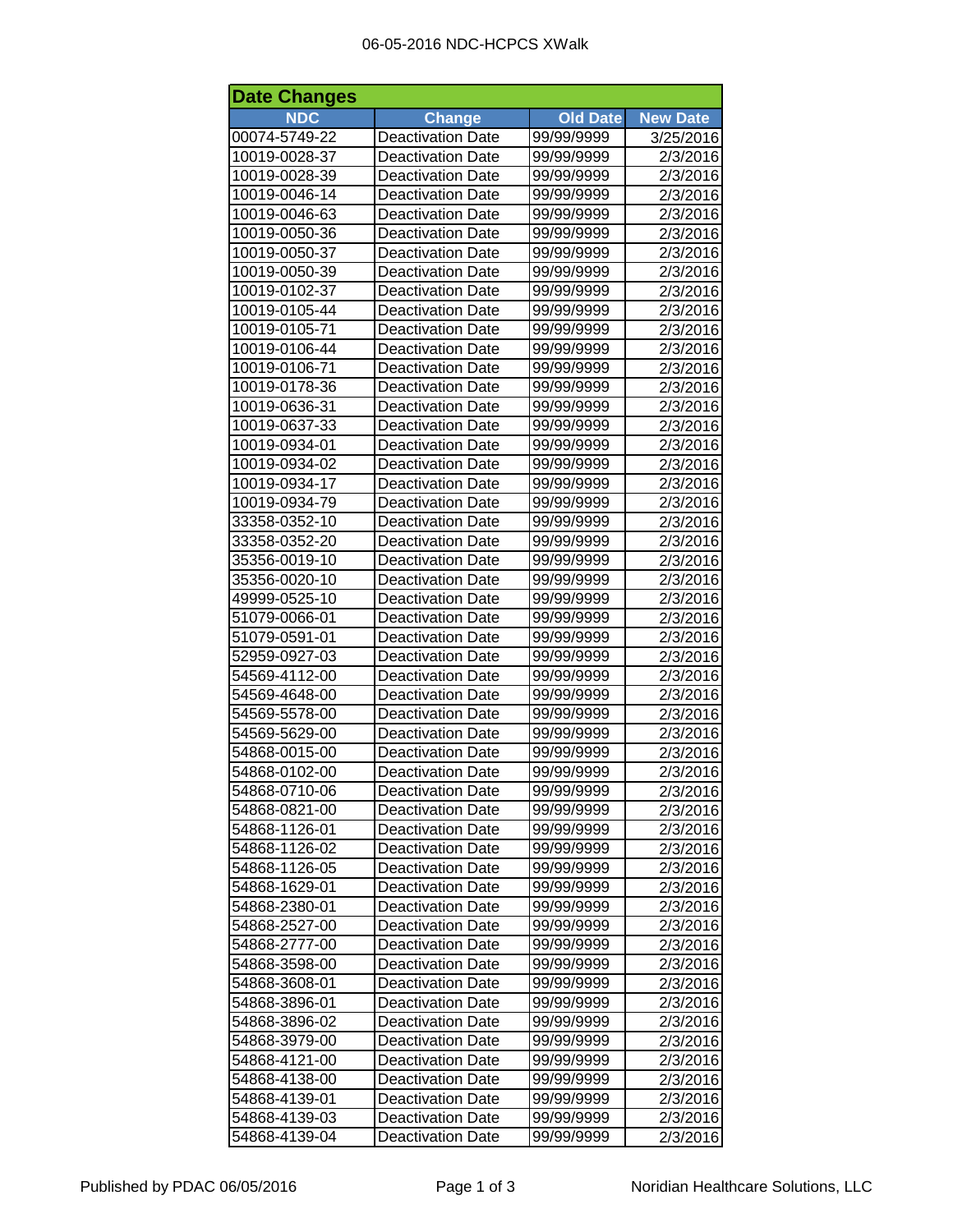## 06-05-2016 NDC-HCPCS XWalk

| <b>NDC</b><br><b>Change</b><br><b>New Date</b><br><b>Old Date</b><br>54868-4139-05<br><b>Deactivation Date</b><br>99/99/9999<br>2/3/2016<br>54868-4139-06<br><b>Deactivation Date</b><br>99/99/9999<br>2/3/2016<br>54868-4142-01<br>99/99/9999<br><b>Deactivation Date</b><br>2/3/2016<br>54868-4143-01<br>99/99/9999<br><b>Deactivation Date</b><br>2/3/2016<br>54868-4339-02<br>99/99/9999<br><b>Deactivation Date</b><br>2/3/2016<br>54868-4339-03<br><b>Deactivation Date</b><br>99/99/9999<br>2/3/2016<br>54868-4339-04<br><b>Deactivation Date</b><br>99/99/9999<br>2/3/2016<br>54868-5036-01<br><b>Deactivation Date</b><br>99/99/9999<br>2/3/2016<br>54868-5260-08<br><b>Deactivation Date</b><br>99/99/9999<br>2/3/2016<br>54868-5310-01<br><b>Deactivation Date</b><br>99/99/9999<br>2/3/2016<br>54868-5348-00<br><b>Deactivation Date</b><br>99/99/9999<br>2/3/2016<br>54868-5350-01<br><b>Deactivation Date</b><br>99/99/9999<br>2/3/2016<br>54868-5355-02<br><b>Deactivation Date</b><br>99/99/9999<br>2/3/2016<br><b>Deactivation Date</b><br>54868-5406-00<br>99/99/9999<br>2/3/2016<br><b>Deactivation Date</b><br>54868-5501-02<br>99/99/9999<br>2/3/2016<br>54868-5569-00<br><b>Deactivation Date</b><br>99/99/9999<br>2/3/2016<br>54868-5596-00<br><b>Deactivation Date</b><br>2/3/2016<br>99/99/9999<br>54868-5670-01<br><b>Deactivation Date</b><br>99/99/9999<br>2/3/2016<br>54868-5670-01<br>99/99/9999<br>2/3/2016<br><b>Deactivation Date</b><br>54868-5714-00<br>2/3/2016<br><b>Deactivation Date</b><br>99/99/9999<br>2/3/2016<br>54868-5752-00<br><b>Deactivation Date</b><br>99/99/9999<br>54868-5775-00<br><b>Deactivation Date</b><br>2/3/2016<br>99/99/9999<br>60242-0202-01<br><b>Deactivation Date</b><br>2/3/2016<br>99/99/9999<br>60242-0202-10<br><b>Deactivation Date</b><br>2/3/2016<br>99/99/9999<br><b>Deactivation Date</b><br>60977-0155-17<br>99/99/9999<br>2/3/2016<br>60977-0155-17<br><b>Deactivation Date</b><br>2/3/2016<br>99/99/9999<br>60977-0155-54<br><b>Deactivation Date</b><br>99/99/9999<br>2/3/2016<br>60977-0155-54<br><b>Deactivation Date</b><br>99/99/9999<br>2/3/2016<br>60977-0155-63<br><b>Deactivation Date</b><br>99/99/9999<br>2/3/2016<br>60977-0155-63<br><b>Deactivation Date</b><br>99/99/9999<br>2/3/2016<br>60977-0155-81<br><b>Deactivation Date</b><br>99/99/9999<br>2/3/2016<br>60977-0155-81<br><b>Deactivation Date</b><br>99/99/9999<br>2/3/2016<br><b>Deactivation Date</b><br>63807-0100-92<br>99/99/9999<br>2/3/2016<br>63807-0102-11<br><b>Deactivation Date</b><br>99/99/9999<br>2/3/2016<br>63874-0404-35<br><b>Deactivation Date</b><br>99/99/9999<br>2/3/2016<br>63874-0405-20<br><b>Deactivation Date</b><br>99/99/9999<br>2/3/2016<br>63874-0405-30<br><b>Deactivation Date</b><br>99/99/9999<br>2/3/2016<br>63874-0405-35<br><b>Deactivation Date</b><br>99/99/9999<br>2/3/2016<br><b>Deactivation Date</b><br>63874-0500-20<br>99/99/9999<br>2/3/2016<br><b>Deactivation Date</b><br>63874-0500-21<br>99/99/9999<br>2/3/2016<br><b>Deactivation Date</b><br>63874-0500-30<br>99/99/9999<br>2/3/2016<br>63874-0500-60<br><b>Deactivation Date</b><br>99/99/9999<br>2/3/2016<br>66105-0653-01<br><b>Deactivation Date</b><br>99/99/9999<br>2/3/2016<br>66105-0653-03<br>2/3/2016<br><b>Deactivation Date</b><br>99/99/9999<br>66105-0653-05<br><b>Deactivation Date</b><br>2/3/2016<br>99/99/9999<br>66105-0653-06<br><b>Deactivation Date</b><br>2/3/2016<br>99/99/9999<br>66105-0653-19<br><b>Deactivation Date</b><br>99/99/9999<br>2/3/2016<br>67253-0100-10<br><b>Deactivation Date</b><br>99/99/9999<br>12/31/2009<br>67253-0100-11<br><b>Deactivation Date</b><br>12/31/2009<br>99/99/9999<br>10019-0178-37<br><b>Deactivation Date</b><br>99/99/9999<br>2/3/2016<br>99/99/9999<br>2/3/2016<br>10019-0179-39<br><b>Deactivation Date</b><br>54868-3509-02<br>99/99/9999<br>Deactivation Date<br>2/3/2016<br>54868-3509-03<br><b>Deactivation Date</b><br>99/99/9999<br>2/3/2016 | <b>Date Changes</b> |  |  |  |  |  |  |
|-----------------------------------------------------------------------------------------------------------------------------------------------------------------------------------------------------------------------------------------------------------------------------------------------------------------------------------------------------------------------------------------------------------------------------------------------------------------------------------------------------------------------------------------------------------------------------------------------------------------------------------------------------------------------------------------------------------------------------------------------------------------------------------------------------------------------------------------------------------------------------------------------------------------------------------------------------------------------------------------------------------------------------------------------------------------------------------------------------------------------------------------------------------------------------------------------------------------------------------------------------------------------------------------------------------------------------------------------------------------------------------------------------------------------------------------------------------------------------------------------------------------------------------------------------------------------------------------------------------------------------------------------------------------------------------------------------------------------------------------------------------------------------------------------------------------------------------------------------------------------------------------------------------------------------------------------------------------------------------------------------------------------------------------------------------------------------------------------------------------------------------------------------------------------------------------------------------------------------------------------------------------------------------------------------------------------------------------------------------------------------------------------------------------------------------------------------------------------------------------------------------------------------------------------------------------------------------------------------------------------------------------------------------------------------------------------------------------------------------------------------------------------------------------------------------------------------------------------------------------------------------------------------------------------------------------------------------------------------------------------------------------------------------------------------------------------------------------------------------------------------------------------------------------------------------------------------------------------------------------------------------------------------------------------------------------------------------------------------------------------------------------------------------------------------------------------------------------------------------------------------------------------------------------------------------------------------------------------------------------------------------------------------------------------------------------------------------------------------------------------------------------------------------------------------------------------------------------------------------------------------------------------------------------------------------------------------------------------------------|---------------------|--|--|--|--|--|--|
|                                                                                                                                                                                                                                                                                                                                                                                                                                                                                                                                                                                                                                                                                                                                                                                                                                                                                                                                                                                                                                                                                                                                                                                                                                                                                                                                                                                                                                                                                                                                                                                                                                                                                                                                                                                                                                                                                                                                                                                                                                                                                                                                                                                                                                                                                                                                                                                                                                                                                                                                                                                                                                                                                                                                                                                                                                                                                                                                                                                                                                                                                                                                                                                                                                                                                                                                                                                                                                                                                                                                                                                                                                                                                                                                                                                                                                                                                                                                                                                   |                     |  |  |  |  |  |  |
|                                                                                                                                                                                                                                                                                                                                                                                                                                                                                                                                                                                                                                                                                                                                                                                                                                                                                                                                                                                                                                                                                                                                                                                                                                                                                                                                                                                                                                                                                                                                                                                                                                                                                                                                                                                                                                                                                                                                                                                                                                                                                                                                                                                                                                                                                                                                                                                                                                                                                                                                                                                                                                                                                                                                                                                                                                                                                                                                                                                                                                                                                                                                                                                                                                                                                                                                                                                                                                                                                                                                                                                                                                                                                                                                                                                                                                                                                                                                                                                   |                     |  |  |  |  |  |  |
|                                                                                                                                                                                                                                                                                                                                                                                                                                                                                                                                                                                                                                                                                                                                                                                                                                                                                                                                                                                                                                                                                                                                                                                                                                                                                                                                                                                                                                                                                                                                                                                                                                                                                                                                                                                                                                                                                                                                                                                                                                                                                                                                                                                                                                                                                                                                                                                                                                                                                                                                                                                                                                                                                                                                                                                                                                                                                                                                                                                                                                                                                                                                                                                                                                                                                                                                                                                                                                                                                                                                                                                                                                                                                                                                                                                                                                                                                                                                                                                   |                     |  |  |  |  |  |  |
|                                                                                                                                                                                                                                                                                                                                                                                                                                                                                                                                                                                                                                                                                                                                                                                                                                                                                                                                                                                                                                                                                                                                                                                                                                                                                                                                                                                                                                                                                                                                                                                                                                                                                                                                                                                                                                                                                                                                                                                                                                                                                                                                                                                                                                                                                                                                                                                                                                                                                                                                                                                                                                                                                                                                                                                                                                                                                                                                                                                                                                                                                                                                                                                                                                                                                                                                                                                                                                                                                                                                                                                                                                                                                                                                                                                                                                                                                                                                                                                   |                     |  |  |  |  |  |  |
|                                                                                                                                                                                                                                                                                                                                                                                                                                                                                                                                                                                                                                                                                                                                                                                                                                                                                                                                                                                                                                                                                                                                                                                                                                                                                                                                                                                                                                                                                                                                                                                                                                                                                                                                                                                                                                                                                                                                                                                                                                                                                                                                                                                                                                                                                                                                                                                                                                                                                                                                                                                                                                                                                                                                                                                                                                                                                                                                                                                                                                                                                                                                                                                                                                                                                                                                                                                                                                                                                                                                                                                                                                                                                                                                                                                                                                                                                                                                                                                   |                     |  |  |  |  |  |  |
|                                                                                                                                                                                                                                                                                                                                                                                                                                                                                                                                                                                                                                                                                                                                                                                                                                                                                                                                                                                                                                                                                                                                                                                                                                                                                                                                                                                                                                                                                                                                                                                                                                                                                                                                                                                                                                                                                                                                                                                                                                                                                                                                                                                                                                                                                                                                                                                                                                                                                                                                                                                                                                                                                                                                                                                                                                                                                                                                                                                                                                                                                                                                                                                                                                                                                                                                                                                                                                                                                                                                                                                                                                                                                                                                                                                                                                                                                                                                                                                   |                     |  |  |  |  |  |  |
|                                                                                                                                                                                                                                                                                                                                                                                                                                                                                                                                                                                                                                                                                                                                                                                                                                                                                                                                                                                                                                                                                                                                                                                                                                                                                                                                                                                                                                                                                                                                                                                                                                                                                                                                                                                                                                                                                                                                                                                                                                                                                                                                                                                                                                                                                                                                                                                                                                                                                                                                                                                                                                                                                                                                                                                                                                                                                                                                                                                                                                                                                                                                                                                                                                                                                                                                                                                                                                                                                                                                                                                                                                                                                                                                                                                                                                                                                                                                                                                   |                     |  |  |  |  |  |  |
|                                                                                                                                                                                                                                                                                                                                                                                                                                                                                                                                                                                                                                                                                                                                                                                                                                                                                                                                                                                                                                                                                                                                                                                                                                                                                                                                                                                                                                                                                                                                                                                                                                                                                                                                                                                                                                                                                                                                                                                                                                                                                                                                                                                                                                                                                                                                                                                                                                                                                                                                                                                                                                                                                                                                                                                                                                                                                                                                                                                                                                                                                                                                                                                                                                                                                                                                                                                                                                                                                                                                                                                                                                                                                                                                                                                                                                                                                                                                                                                   |                     |  |  |  |  |  |  |
|                                                                                                                                                                                                                                                                                                                                                                                                                                                                                                                                                                                                                                                                                                                                                                                                                                                                                                                                                                                                                                                                                                                                                                                                                                                                                                                                                                                                                                                                                                                                                                                                                                                                                                                                                                                                                                                                                                                                                                                                                                                                                                                                                                                                                                                                                                                                                                                                                                                                                                                                                                                                                                                                                                                                                                                                                                                                                                                                                                                                                                                                                                                                                                                                                                                                                                                                                                                                                                                                                                                                                                                                                                                                                                                                                                                                                                                                                                                                                                                   |                     |  |  |  |  |  |  |
|                                                                                                                                                                                                                                                                                                                                                                                                                                                                                                                                                                                                                                                                                                                                                                                                                                                                                                                                                                                                                                                                                                                                                                                                                                                                                                                                                                                                                                                                                                                                                                                                                                                                                                                                                                                                                                                                                                                                                                                                                                                                                                                                                                                                                                                                                                                                                                                                                                                                                                                                                                                                                                                                                                                                                                                                                                                                                                                                                                                                                                                                                                                                                                                                                                                                                                                                                                                                                                                                                                                                                                                                                                                                                                                                                                                                                                                                                                                                                                                   |                     |  |  |  |  |  |  |
|                                                                                                                                                                                                                                                                                                                                                                                                                                                                                                                                                                                                                                                                                                                                                                                                                                                                                                                                                                                                                                                                                                                                                                                                                                                                                                                                                                                                                                                                                                                                                                                                                                                                                                                                                                                                                                                                                                                                                                                                                                                                                                                                                                                                                                                                                                                                                                                                                                                                                                                                                                                                                                                                                                                                                                                                                                                                                                                                                                                                                                                                                                                                                                                                                                                                                                                                                                                                                                                                                                                                                                                                                                                                                                                                                                                                                                                                                                                                                                                   |                     |  |  |  |  |  |  |
|                                                                                                                                                                                                                                                                                                                                                                                                                                                                                                                                                                                                                                                                                                                                                                                                                                                                                                                                                                                                                                                                                                                                                                                                                                                                                                                                                                                                                                                                                                                                                                                                                                                                                                                                                                                                                                                                                                                                                                                                                                                                                                                                                                                                                                                                                                                                                                                                                                                                                                                                                                                                                                                                                                                                                                                                                                                                                                                                                                                                                                                                                                                                                                                                                                                                                                                                                                                                                                                                                                                                                                                                                                                                                                                                                                                                                                                                                                                                                                                   |                     |  |  |  |  |  |  |
|                                                                                                                                                                                                                                                                                                                                                                                                                                                                                                                                                                                                                                                                                                                                                                                                                                                                                                                                                                                                                                                                                                                                                                                                                                                                                                                                                                                                                                                                                                                                                                                                                                                                                                                                                                                                                                                                                                                                                                                                                                                                                                                                                                                                                                                                                                                                                                                                                                                                                                                                                                                                                                                                                                                                                                                                                                                                                                                                                                                                                                                                                                                                                                                                                                                                                                                                                                                                                                                                                                                                                                                                                                                                                                                                                                                                                                                                                                                                                                                   |                     |  |  |  |  |  |  |
|                                                                                                                                                                                                                                                                                                                                                                                                                                                                                                                                                                                                                                                                                                                                                                                                                                                                                                                                                                                                                                                                                                                                                                                                                                                                                                                                                                                                                                                                                                                                                                                                                                                                                                                                                                                                                                                                                                                                                                                                                                                                                                                                                                                                                                                                                                                                                                                                                                                                                                                                                                                                                                                                                                                                                                                                                                                                                                                                                                                                                                                                                                                                                                                                                                                                                                                                                                                                                                                                                                                                                                                                                                                                                                                                                                                                                                                                                                                                                                                   |                     |  |  |  |  |  |  |
|                                                                                                                                                                                                                                                                                                                                                                                                                                                                                                                                                                                                                                                                                                                                                                                                                                                                                                                                                                                                                                                                                                                                                                                                                                                                                                                                                                                                                                                                                                                                                                                                                                                                                                                                                                                                                                                                                                                                                                                                                                                                                                                                                                                                                                                                                                                                                                                                                                                                                                                                                                                                                                                                                                                                                                                                                                                                                                                                                                                                                                                                                                                                                                                                                                                                                                                                                                                                                                                                                                                                                                                                                                                                                                                                                                                                                                                                                                                                                                                   |                     |  |  |  |  |  |  |
|                                                                                                                                                                                                                                                                                                                                                                                                                                                                                                                                                                                                                                                                                                                                                                                                                                                                                                                                                                                                                                                                                                                                                                                                                                                                                                                                                                                                                                                                                                                                                                                                                                                                                                                                                                                                                                                                                                                                                                                                                                                                                                                                                                                                                                                                                                                                                                                                                                                                                                                                                                                                                                                                                                                                                                                                                                                                                                                                                                                                                                                                                                                                                                                                                                                                                                                                                                                                                                                                                                                                                                                                                                                                                                                                                                                                                                                                                                                                                                                   |                     |  |  |  |  |  |  |
|                                                                                                                                                                                                                                                                                                                                                                                                                                                                                                                                                                                                                                                                                                                                                                                                                                                                                                                                                                                                                                                                                                                                                                                                                                                                                                                                                                                                                                                                                                                                                                                                                                                                                                                                                                                                                                                                                                                                                                                                                                                                                                                                                                                                                                                                                                                                                                                                                                                                                                                                                                                                                                                                                                                                                                                                                                                                                                                                                                                                                                                                                                                                                                                                                                                                                                                                                                                                                                                                                                                                                                                                                                                                                                                                                                                                                                                                                                                                                                                   |                     |  |  |  |  |  |  |
|                                                                                                                                                                                                                                                                                                                                                                                                                                                                                                                                                                                                                                                                                                                                                                                                                                                                                                                                                                                                                                                                                                                                                                                                                                                                                                                                                                                                                                                                                                                                                                                                                                                                                                                                                                                                                                                                                                                                                                                                                                                                                                                                                                                                                                                                                                                                                                                                                                                                                                                                                                                                                                                                                                                                                                                                                                                                                                                                                                                                                                                                                                                                                                                                                                                                                                                                                                                                                                                                                                                                                                                                                                                                                                                                                                                                                                                                                                                                                                                   |                     |  |  |  |  |  |  |
|                                                                                                                                                                                                                                                                                                                                                                                                                                                                                                                                                                                                                                                                                                                                                                                                                                                                                                                                                                                                                                                                                                                                                                                                                                                                                                                                                                                                                                                                                                                                                                                                                                                                                                                                                                                                                                                                                                                                                                                                                                                                                                                                                                                                                                                                                                                                                                                                                                                                                                                                                                                                                                                                                                                                                                                                                                                                                                                                                                                                                                                                                                                                                                                                                                                                                                                                                                                                                                                                                                                                                                                                                                                                                                                                                                                                                                                                                                                                                                                   |                     |  |  |  |  |  |  |
|                                                                                                                                                                                                                                                                                                                                                                                                                                                                                                                                                                                                                                                                                                                                                                                                                                                                                                                                                                                                                                                                                                                                                                                                                                                                                                                                                                                                                                                                                                                                                                                                                                                                                                                                                                                                                                                                                                                                                                                                                                                                                                                                                                                                                                                                                                                                                                                                                                                                                                                                                                                                                                                                                                                                                                                                                                                                                                                                                                                                                                                                                                                                                                                                                                                                                                                                                                                                                                                                                                                                                                                                                                                                                                                                                                                                                                                                                                                                                                                   |                     |  |  |  |  |  |  |
|                                                                                                                                                                                                                                                                                                                                                                                                                                                                                                                                                                                                                                                                                                                                                                                                                                                                                                                                                                                                                                                                                                                                                                                                                                                                                                                                                                                                                                                                                                                                                                                                                                                                                                                                                                                                                                                                                                                                                                                                                                                                                                                                                                                                                                                                                                                                                                                                                                                                                                                                                                                                                                                                                                                                                                                                                                                                                                                                                                                                                                                                                                                                                                                                                                                                                                                                                                                                                                                                                                                                                                                                                                                                                                                                                                                                                                                                                                                                                                                   |                     |  |  |  |  |  |  |
|                                                                                                                                                                                                                                                                                                                                                                                                                                                                                                                                                                                                                                                                                                                                                                                                                                                                                                                                                                                                                                                                                                                                                                                                                                                                                                                                                                                                                                                                                                                                                                                                                                                                                                                                                                                                                                                                                                                                                                                                                                                                                                                                                                                                                                                                                                                                                                                                                                                                                                                                                                                                                                                                                                                                                                                                                                                                                                                                                                                                                                                                                                                                                                                                                                                                                                                                                                                                                                                                                                                                                                                                                                                                                                                                                                                                                                                                                                                                                                                   |                     |  |  |  |  |  |  |
|                                                                                                                                                                                                                                                                                                                                                                                                                                                                                                                                                                                                                                                                                                                                                                                                                                                                                                                                                                                                                                                                                                                                                                                                                                                                                                                                                                                                                                                                                                                                                                                                                                                                                                                                                                                                                                                                                                                                                                                                                                                                                                                                                                                                                                                                                                                                                                                                                                                                                                                                                                                                                                                                                                                                                                                                                                                                                                                                                                                                                                                                                                                                                                                                                                                                                                                                                                                                                                                                                                                                                                                                                                                                                                                                                                                                                                                                                                                                                                                   |                     |  |  |  |  |  |  |
|                                                                                                                                                                                                                                                                                                                                                                                                                                                                                                                                                                                                                                                                                                                                                                                                                                                                                                                                                                                                                                                                                                                                                                                                                                                                                                                                                                                                                                                                                                                                                                                                                                                                                                                                                                                                                                                                                                                                                                                                                                                                                                                                                                                                                                                                                                                                                                                                                                                                                                                                                                                                                                                                                                                                                                                                                                                                                                                                                                                                                                                                                                                                                                                                                                                                                                                                                                                                                                                                                                                                                                                                                                                                                                                                                                                                                                                                                                                                                                                   |                     |  |  |  |  |  |  |
|                                                                                                                                                                                                                                                                                                                                                                                                                                                                                                                                                                                                                                                                                                                                                                                                                                                                                                                                                                                                                                                                                                                                                                                                                                                                                                                                                                                                                                                                                                                                                                                                                                                                                                                                                                                                                                                                                                                                                                                                                                                                                                                                                                                                                                                                                                                                                                                                                                                                                                                                                                                                                                                                                                                                                                                                                                                                                                                                                                                                                                                                                                                                                                                                                                                                                                                                                                                                                                                                                                                                                                                                                                                                                                                                                                                                                                                                                                                                                                                   |                     |  |  |  |  |  |  |
|                                                                                                                                                                                                                                                                                                                                                                                                                                                                                                                                                                                                                                                                                                                                                                                                                                                                                                                                                                                                                                                                                                                                                                                                                                                                                                                                                                                                                                                                                                                                                                                                                                                                                                                                                                                                                                                                                                                                                                                                                                                                                                                                                                                                                                                                                                                                                                                                                                                                                                                                                                                                                                                                                                                                                                                                                                                                                                                                                                                                                                                                                                                                                                                                                                                                                                                                                                                                                                                                                                                                                                                                                                                                                                                                                                                                                                                                                                                                                                                   |                     |  |  |  |  |  |  |
|                                                                                                                                                                                                                                                                                                                                                                                                                                                                                                                                                                                                                                                                                                                                                                                                                                                                                                                                                                                                                                                                                                                                                                                                                                                                                                                                                                                                                                                                                                                                                                                                                                                                                                                                                                                                                                                                                                                                                                                                                                                                                                                                                                                                                                                                                                                                                                                                                                                                                                                                                                                                                                                                                                                                                                                                                                                                                                                                                                                                                                                                                                                                                                                                                                                                                                                                                                                                                                                                                                                                                                                                                                                                                                                                                                                                                                                                                                                                                                                   |                     |  |  |  |  |  |  |
|                                                                                                                                                                                                                                                                                                                                                                                                                                                                                                                                                                                                                                                                                                                                                                                                                                                                                                                                                                                                                                                                                                                                                                                                                                                                                                                                                                                                                                                                                                                                                                                                                                                                                                                                                                                                                                                                                                                                                                                                                                                                                                                                                                                                                                                                                                                                                                                                                                                                                                                                                                                                                                                                                                                                                                                                                                                                                                                                                                                                                                                                                                                                                                                                                                                                                                                                                                                                                                                                                                                                                                                                                                                                                                                                                                                                                                                                                                                                                                                   |                     |  |  |  |  |  |  |
|                                                                                                                                                                                                                                                                                                                                                                                                                                                                                                                                                                                                                                                                                                                                                                                                                                                                                                                                                                                                                                                                                                                                                                                                                                                                                                                                                                                                                                                                                                                                                                                                                                                                                                                                                                                                                                                                                                                                                                                                                                                                                                                                                                                                                                                                                                                                                                                                                                                                                                                                                                                                                                                                                                                                                                                                                                                                                                                                                                                                                                                                                                                                                                                                                                                                                                                                                                                                                                                                                                                                                                                                                                                                                                                                                                                                                                                                                                                                                                                   |                     |  |  |  |  |  |  |
|                                                                                                                                                                                                                                                                                                                                                                                                                                                                                                                                                                                                                                                                                                                                                                                                                                                                                                                                                                                                                                                                                                                                                                                                                                                                                                                                                                                                                                                                                                                                                                                                                                                                                                                                                                                                                                                                                                                                                                                                                                                                                                                                                                                                                                                                                                                                                                                                                                                                                                                                                                                                                                                                                                                                                                                                                                                                                                                                                                                                                                                                                                                                                                                                                                                                                                                                                                                                                                                                                                                                                                                                                                                                                                                                                                                                                                                                                                                                                                                   |                     |  |  |  |  |  |  |
|                                                                                                                                                                                                                                                                                                                                                                                                                                                                                                                                                                                                                                                                                                                                                                                                                                                                                                                                                                                                                                                                                                                                                                                                                                                                                                                                                                                                                                                                                                                                                                                                                                                                                                                                                                                                                                                                                                                                                                                                                                                                                                                                                                                                                                                                                                                                                                                                                                                                                                                                                                                                                                                                                                                                                                                                                                                                                                                                                                                                                                                                                                                                                                                                                                                                                                                                                                                                                                                                                                                                                                                                                                                                                                                                                                                                                                                                                                                                                                                   |                     |  |  |  |  |  |  |
|                                                                                                                                                                                                                                                                                                                                                                                                                                                                                                                                                                                                                                                                                                                                                                                                                                                                                                                                                                                                                                                                                                                                                                                                                                                                                                                                                                                                                                                                                                                                                                                                                                                                                                                                                                                                                                                                                                                                                                                                                                                                                                                                                                                                                                                                                                                                                                                                                                                                                                                                                                                                                                                                                                                                                                                                                                                                                                                                                                                                                                                                                                                                                                                                                                                                                                                                                                                                                                                                                                                                                                                                                                                                                                                                                                                                                                                                                                                                                                                   |                     |  |  |  |  |  |  |
|                                                                                                                                                                                                                                                                                                                                                                                                                                                                                                                                                                                                                                                                                                                                                                                                                                                                                                                                                                                                                                                                                                                                                                                                                                                                                                                                                                                                                                                                                                                                                                                                                                                                                                                                                                                                                                                                                                                                                                                                                                                                                                                                                                                                                                                                                                                                                                                                                                                                                                                                                                                                                                                                                                                                                                                                                                                                                                                                                                                                                                                                                                                                                                                                                                                                                                                                                                                                                                                                                                                                                                                                                                                                                                                                                                                                                                                                                                                                                                                   |                     |  |  |  |  |  |  |
|                                                                                                                                                                                                                                                                                                                                                                                                                                                                                                                                                                                                                                                                                                                                                                                                                                                                                                                                                                                                                                                                                                                                                                                                                                                                                                                                                                                                                                                                                                                                                                                                                                                                                                                                                                                                                                                                                                                                                                                                                                                                                                                                                                                                                                                                                                                                                                                                                                                                                                                                                                                                                                                                                                                                                                                                                                                                                                                                                                                                                                                                                                                                                                                                                                                                                                                                                                                                                                                                                                                                                                                                                                                                                                                                                                                                                                                                                                                                                                                   |                     |  |  |  |  |  |  |
|                                                                                                                                                                                                                                                                                                                                                                                                                                                                                                                                                                                                                                                                                                                                                                                                                                                                                                                                                                                                                                                                                                                                                                                                                                                                                                                                                                                                                                                                                                                                                                                                                                                                                                                                                                                                                                                                                                                                                                                                                                                                                                                                                                                                                                                                                                                                                                                                                                                                                                                                                                                                                                                                                                                                                                                                                                                                                                                                                                                                                                                                                                                                                                                                                                                                                                                                                                                                                                                                                                                                                                                                                                                                                                                                                                                                                                                                                                                                                                                   |                     |  |  |  |  |  |  |
|                                                                                                                                                                                                                                                                                                                                                                                                                                                                                                                                                                                                                                                                                                                                                                                                                                                                                                                                                                                                                                                                                                                                                                                                                                                                                                                                                                                                                                                                                                                                                                                                                                                                                                                                                                                                                                                                                                                                                                                                                                                                                                                                                                                                                                                                                                                                                                                                                                                                                                                                                                                                                                                                                                                                                                                                                                                                                                                                                                                                                                                                                                                                                                                                                                                                                                                                                                                                                                                                                                                                                                                                                                                                                                                                                                                                                                                                                                                                                                                   |                     |  |  |  |  |  |  |
|                                                                                                                                                                                                                                                                                                                                                                                                                                                                                                                                                                                                                                                                                                                                                                                                                                                                                                                                                                                                                                                                                                                                                                                                                                                                                                                                                                                                                                                                                                                                                                                                                                                                                                                                                                                                                                                                                                                                                                                                                                                                                                                                                                                                                                                                                                                                                                                                                                                                                                                                                                                                                                                                                                                                                                                                                                                                                                                                                                                                                                                                                                                                                                                                                                                                                                                                                                                                                                                                                                                                                                                                                                                                                                                                                                                                                                                                                                                                                                                   |                     |  |  |  |  |  |  |
|                                                                                                                                                                                                                                                                                                                                                                                                                                                                                                                                                                                                                                                                                                                                                                                                                                                                                                                                                                                                                                                                                                                                                                                                                                                                                                                                                                                                                                                                                                                                                                                                                                                                                                                                                                                                                                                                                                                                                                                                                                                                                                                                                                                                                                                                                                                                                                                                                                                                                                                                                                                                                                                                                                                                                                                                                                                                                                                                                                                                                                                                                                                                                                                                                                                                                                                                                                                                                                                                                                                                                                                                                                                                                                                                                                                                                                                                                                                                                                                   |                     |  |  |  |  |  |  |
|                                                                                                                                                                                                                                                                                                                                                                                                                                                                                                                                                                                                                                                                                                                                                                                                                                                                                                                                                                                                                                                                                                                                                                                                                                                                                                                                                                                                                                                                                                                                                                                                                                                                                                                                                                                                                                                                                                                                                                                                                                                                                                                                                                                                                                                                                                                                                                                                                                                                                                                                                                                                                                                                                                                                                                                                                                                                                                                                                                                                                                                                                                                                                                                                                                                                                                                                                                                                                                                                                                                                                                                                                                                                                                                                                                                                                                                                                                                                                                                   |                     |  |  |  |  |  |  |
|                                                                                                                                                                                                                                                                                                                                                                                                                                                                                                                                                                                                                                                                                                                                                                                                                                                                                                                                                                                                                                                                                                                                                                                                                                                                                                                                                                                                                                                                                                                                                                                                                                                                                                                                                                                                                                                                                                                                                                                                                                                                                                                                                                                                                                                                                                                                                                                                                                                                                                                                                                                                                                                                                                                                                                                                                                                                                                                                                                                                                                                                                                                                                                                                                                                                                                                                                                                                                                                                                                                                                                                                                                                                                                                                                                                                                                                                                                                                                                                   |                     |  |  |  |  |  |  |
|                                                                                                                                                                                                                                                                                                                                                                                                                                                                                                                                                                                                                                                                                                                                                                                                                                                                                                                                                                                                                                                                                                                                                                                                                                                                                                                                                                                                                                                                                                                                                                                                                                                                                                                                                                                                                                                                                                                                                                                                                                                                                                                                                                                                                                                                                                                                                                                                                                                                                                                                                                                                                                                                                                                                                                                                                                                                                                                                                                                                                                                                                                                                                                                                                                                                                                                                                                                                                                                                                                                                                                                                                                                                                                                                                                                                                                                                                                                                                                                   |                     |  |  |  |  |  |  |
|                                                                                                                                                                                                                                                                                                                                                                                                                                                                                                                                                                                                                                                                                                                                                                                                                                                                                                                                                                                                                                                                                                                                                                                                                                                                                                                                                                                                                                                                                                                                                                                                                                                                                                                                                                                                                                                                                                                                                                                                                                                                                                                                                                                                                                                                                                                                                                                                                                                                                                                                                                                                                                                                                                                                                                                                                                                                                                                                                                                                                                                                                                                                                                                                                                                                                                                                                                                                                                                                                                                                                                                                                                                                                                                                                                                                                                                                                                                                                                                   |                     |  |  |  |  |  |  |
|                                                                                                                                                                                                                                                                                                                                                                                                                                                                                                                                                                                                                                                                                                                                                                                                                                                                                                                                                                                                                                                                                                                                                                                                                                                                                                                                                                                                                                                                                                                                                                                                                                                                                                                                                                                                                                                                                                                                                                                                                                                                                                                                                                                                                                                                                                                                                                                                                                                                                                                                                                                                                                                                                                                                                                                                                                                                                                                                                                                                                                                                                                                                                                                                                                                                                                                                                                                                                                                                                                                                                                                                                                                                                                                                                                                                                                                                                                                                                                                   |                     |  |  |  |  |  |  |
|                                                                                                                                                                                                                                                                                                                                                                                                                                                                                                                                                                                                                                                                                                                                                                                                                                                                                                                                                                                                                                                                                                                                                                                                                                                                                                                                                                                                                                                                                                                                                                                                                                                                                                                                                                                                                                                                                                                                                                                                                                                                                                                                                                                                                                                                                                                                                                                                                                                                                                                                                                                                                                                                                                                                                                                                                                                                                                                                                                                                                                                                                                                                                                                                                                                                                                                                                                                                                                                                                                                                                                                                                                                                                                                                                                                                                                                                                                                                                                                   |                     |  |  |  |  |  |  |
|                                                                                                                                                                                                                                                                                                                                                                                                                                                                                                                                                                                                                                                                                                                                                                                                                                                                                                                                                                                                                                                                                                                                                                                                                                                                                                                                                                                                                                                                                                                                                                                                                                                                                                                                                                                                                                                                                                                                                                                                                                                                                                                                                                                                                                                                                                                                                                                                                                                                                                                                                                                                                                                                                                                                                                                                                                                                                                                                                                                                                                                                                                                                                                                                                                                                                                                                                                                                                                                                                                                                                                                                                                                                                                                                                                                                                                                                                                                                                                                   |                     |  |  |  |  |  |  |
|                                                                                                                                                                                                                                                                                                                                                                                                                                                                                                                                                                                                                                                                                                                                                                                                                                                                                                                                                                                                                                                                                                                                                                                                                                                                                                                                                                                                                                                                                                                                                                                                                                                                                                                                                                                                                                                                                                                                                                                                                                                                                                                                                                                                                                                                                                                                                                                                                                                                                                                                                                                                                                                                                                                                                                                                                                                                                                                                                                                                                                                                                                                                                                                                                                                                                                                                                                                                                                                                                                                                                                                                                                                                                                                                                                                                                                                                                                                                                                                   |                     |  |  |  |  |  |  |
|                                                                                                                                                                                                                                                                                                                                                                                                                                                                                                                                                                                                                                                                                                                                                                                                                                                                                                                                                                                                                                                                                                                                                                                                                                                                                                                                                                                                                                                                                                                                                                                                                                                                                                                                                                                                                                                                                                                                                                                                                                                                                                                                                                                                                                                                                                                                                                                                                                                                                                                                                                                                                                                                                                                                                                                                                                                                                                                                                                                                                                                                                                                                                                                                                                                                                                                                                                                                                                                                                                                                                                                                                                                                                                                                                                                                                                                                                                                                                                                   |                     |  |  |  |  |  |  |
|                                                                                                                                                                                                                                                                                                                                                                                                                                                                                                                                                                                                                                                                                                                                                                                                                                                                                                                                                                                                                                                                                                                                                                                                                                                                                                                                                                                                                                                                                                                                                                                                                                                                                                                                                                                                                                                                                                                                                                                                                                                                                                                                                                                                                                                                                                                                                                                                                                                                                                                                                                                                                                                                                                                                                                                                                                                                                                                                                                                                                                                                                                                                                                                                                                                                                                                                                                                                                                                                                                                                                                                                                                                                                                                                                                                                                                                                                                                                                                                   |                     |  |  |  |  |  |  |
|                                                                                                                                                                                                                                                                                                                                                                                                                                                                                                                                                                                                                                                                                                                                                                                                                                                                                                                                                                                                                                                                                                                                                                                                                                                                                                                                                                                                                                                                                                                                                                                                                                                                                                                                                                                                                                                                                                                                                                                                                                                                                                                                                                                                                                                                                                                                                                                                                                                                                                                                                                                                                                                                                                                                                                                                                                                                                                                                                                                                                                                                                                                                                                                                                                                                                                                                                                                                                                                                                                                                                                                                                                                                                                                                                                                                                                                                                                                                                                                   |                     |  |  |  |  |  |  |
|                                                                                                                                                                                                                                                                                                                                                                                                                                                                                                                                                                                                                                                                                                                                                                                                                                                                                                                                                                                                                                                                                                                                                                                                                                                                                                                                                                                                                                                                                                                                                                                                                                                                                                                                                                                                                                                                                                                                                                                                                                                                                                                                                                                                                                                                                                                                                                                                                                                                                                                                                                                                                                                                                                                                                                                                                                                                                                                                                                                                                                                                                                                                                                                                                                                                                                                                                                                                                                                                                                                                                                                                                                                                                                                                                                                                                                                                                                                                                                                   |                     |  |  |  |  |  |  |
|                                                                                                                                                                                                                                                                                                                                                                                                                                                                                                                                                                                                                                                                                                                                                                                                                                                                                                                                                                                                                                                                                                                                                                                                                                                                                                                                                                                                                                                                                                                                                                                                                                                                                                                                                                                                                                                                                                                                                                                                                                                                                                                                                                                                                                                                                                                                                                                                                                                                                                                                                                                                                                                                                                                                                                                                                                                                                                                                                                                                                                                                                                                                                                                                                                                                                                                                                                                                                                                                                                                                                                                                                                                                                                                                                                                                                                                                                                                                                                                   |                     |  |  |  |  |  |  |
|                                                                                                                                                                                                                                                                                                                                                                                                                                                                                                                                                                                                                                                                                                                                                                                                                                                                                                                                                                                                                                                                                                                                                                                                                                                                                                                                                                                                                                                                                                                                                                                                                                                                                                                                                                                                                                                                                                                                                                                                                                                                                                                                                                                                                                                                                                                                                                                                                                                                                                                                                                                                                                                                                                                                                                                                                                                                                                                                                                                                                                                                                                                                                                                                                                                                                                                                                                                                                                                                                                                                                                                                                                                                                                                                                                                                                                                                                                                                                                                   |                     |  |  |  |  |  |  |
|                                                                                                                                                                                                                                                                                                                                                                                                                                                                                                                                                                                                                                                                                                                                                                                                                                                                                                                                                                                                                                                                                                                                                                                                                                                                                                                                                                                                                                                                                                                                                                                                                                                                                                                                                                                                                                                                                                                                                                                                                                                                                                                                                                                                                                                                                                                                                                                                                                                                                                                                                                                                                                                                                                                                                                                                                                                                                                                                                                                                                                                                                                                                                                                                                                                                                                                                                                                                                                                                                                                                                                                                                                                                                                                                                                                                                                                                                                                                                                                   |                     |  |  |  |  |  |  |
|                                                                                                                                                                                                                                                                                                                                                                                                                                                                                                                                                                                                                                                                                                                                                                                                                                                                                                                                                                                                                                                                                                                                                                                                                                                                                                                                                                                                                                                                                                                                                                                                                                                                                                                                                                                                                                                                                                                                                                                                                                                                                                                                                                                                                                                                                                                                                                                                                                                                                                                                                                                                                                                                                                                                                                                                                                                                                                                                                                                                                                                                                                                                                                                                                                                                                                                                                                                                                                                                                                                                                                                                                                                                                                                                                                                                                                                                                                                                                                                   |                     |  |  |  |  |  |  |